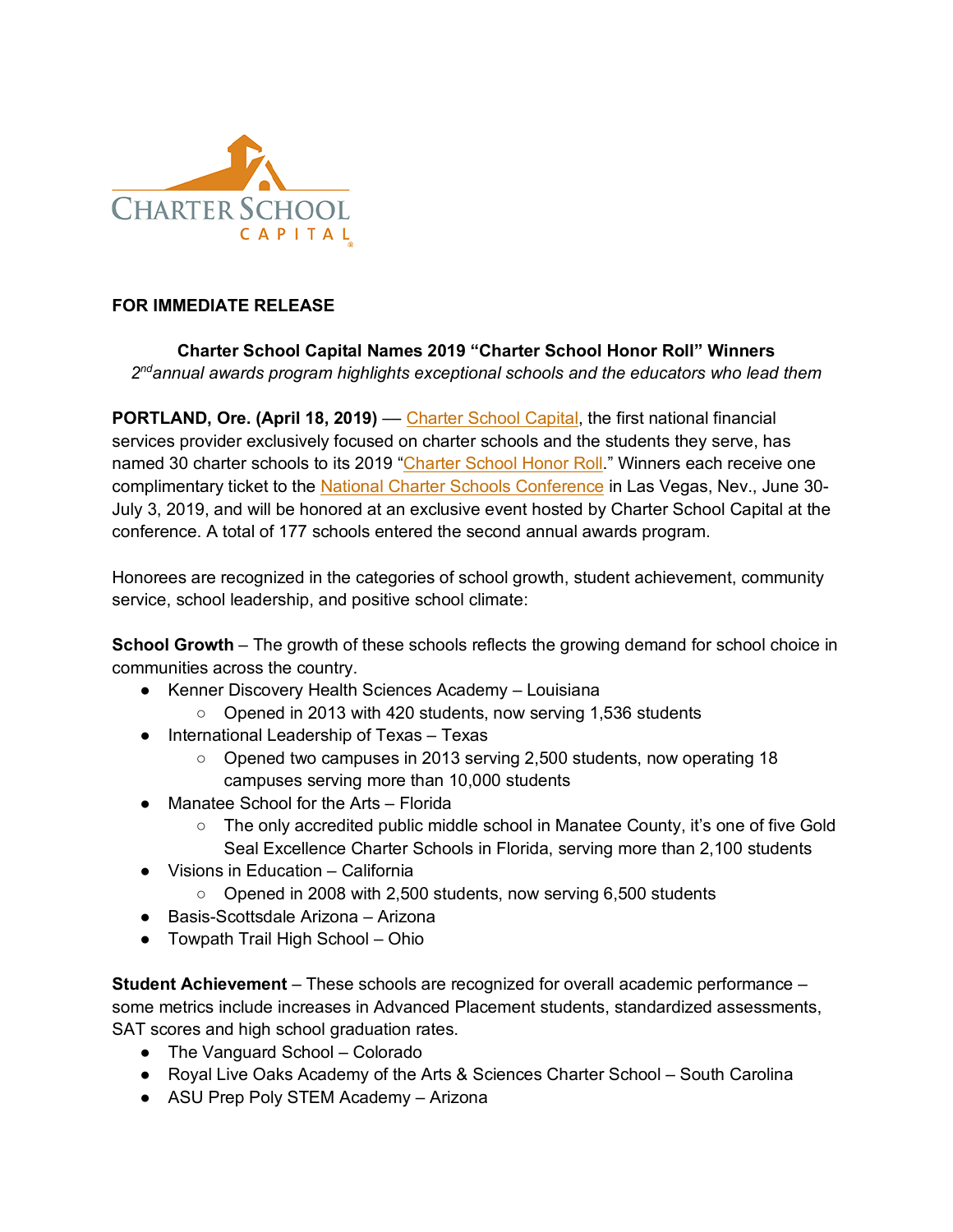- D'Arbonne Woods Charter School Louisiana
- Michigan Math and Science Academy Dequindre Michigan
- Scholarship Prep-Santa Ana California
- East End Preparatory Tennessee
- STRIVE Prep-RISE Colorado
- Mare Island Technology (MIT) Academy California
- Signature School Indiana

**Community Service** – These schools activate and nurture student interest in serving their communities through service projects, fundraisers and in-kind donations.

- Early College High School @ DSU Delaware
- Leadership Preparatory School Texas
- East Tampa Academy Florida

**School Leadership** – Leaders at these schools have grown their programs, overcome obstacles and/or turned the public tide of opinion in favor of their school communities.

- DuBois Integrity Academy Georgia
- Mission View Public Charter California
- Compass Charter Schools California
- Amana Academy Georgia
- Basis-San Antonio Primary Texas

**Positive School Climate** – These schools provide positive environments for cultivating critical thinkers and creativity.

- Learning Foundation and Performing Arts Warner (CAFA) Arizona
- Imagine Schools-Chancellor Campus Florida
- Pine Springs Preparatory Academy North Carolina
- Pennsylvania Cyber Charter School Pennsylvania
- Presidio School Arizona
- Bronx Charter School Better Learning New York

Administrators, teachers, parents and community leaders were among those who nominated their schools. Nominations were open for one category per person per school.

"The Charter School Honor Roll celebrates the top charter schools in America," said Stuart Ellis, president and CEO of Charter School Capital. "We're proud to recognize these schools for their student achievement, forward-thinking leadership and dedicated educators, and for doing everything in their power to support students with innovative education programs that nurture the power of the human mind."

#### **About Charter School Capital:**

Launched in 2006, Charter School Capital delivers access to growth capital and facilities financing to charter schools nationwide. Charter School Capital has invested more than \$1.8 billion in funding to 600+ charter schools, helping them provide a high-quality education to more